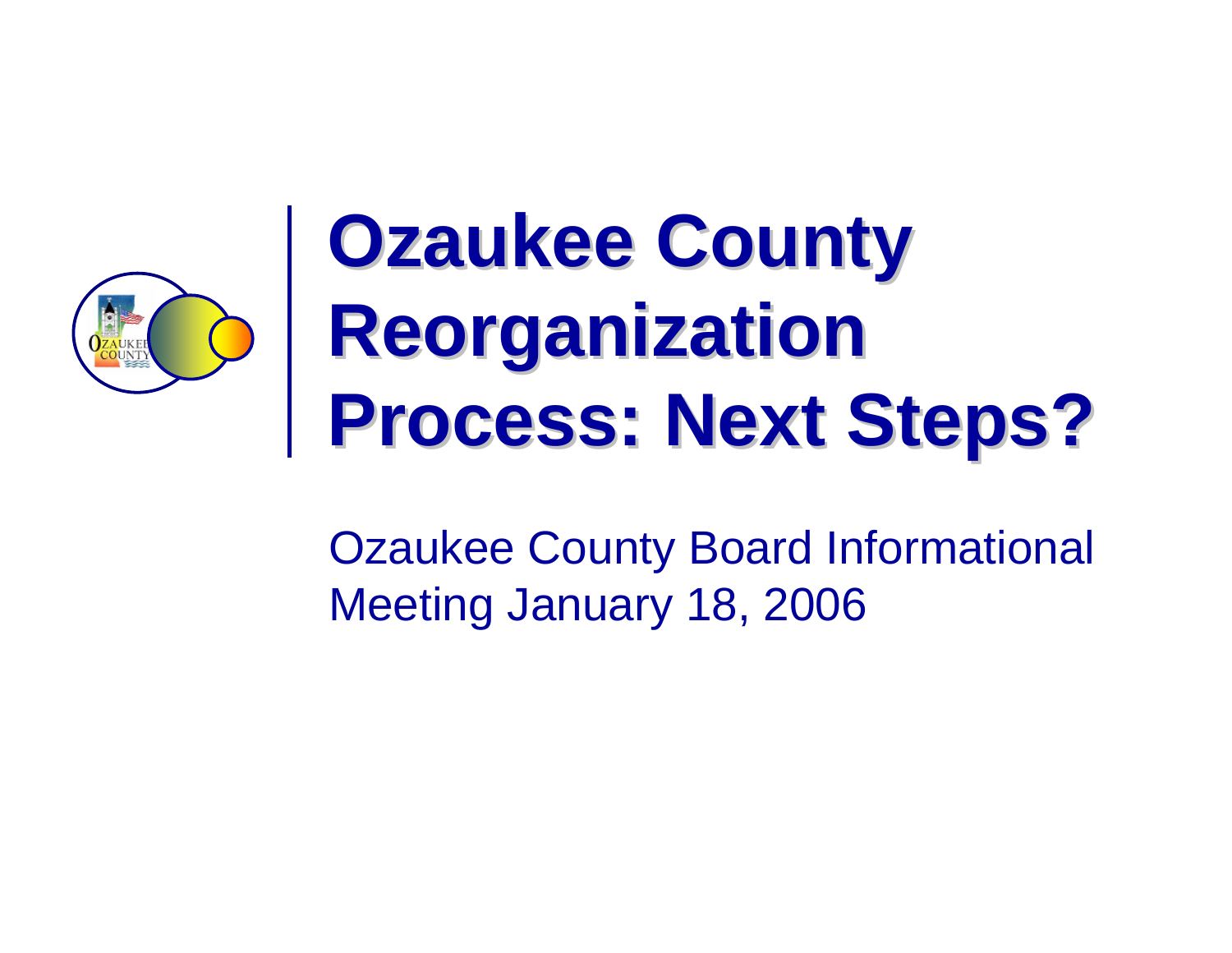



o Why another process? o Overview of Options

- Program Prioritization
- Strategic Planning
- o Case Studies
	- Prioritization- Sheboygan County
	- Strategic Planning- City of Cedarburg
	- **Strategic Planning & Prioritization-**Marathon County

o Next Steps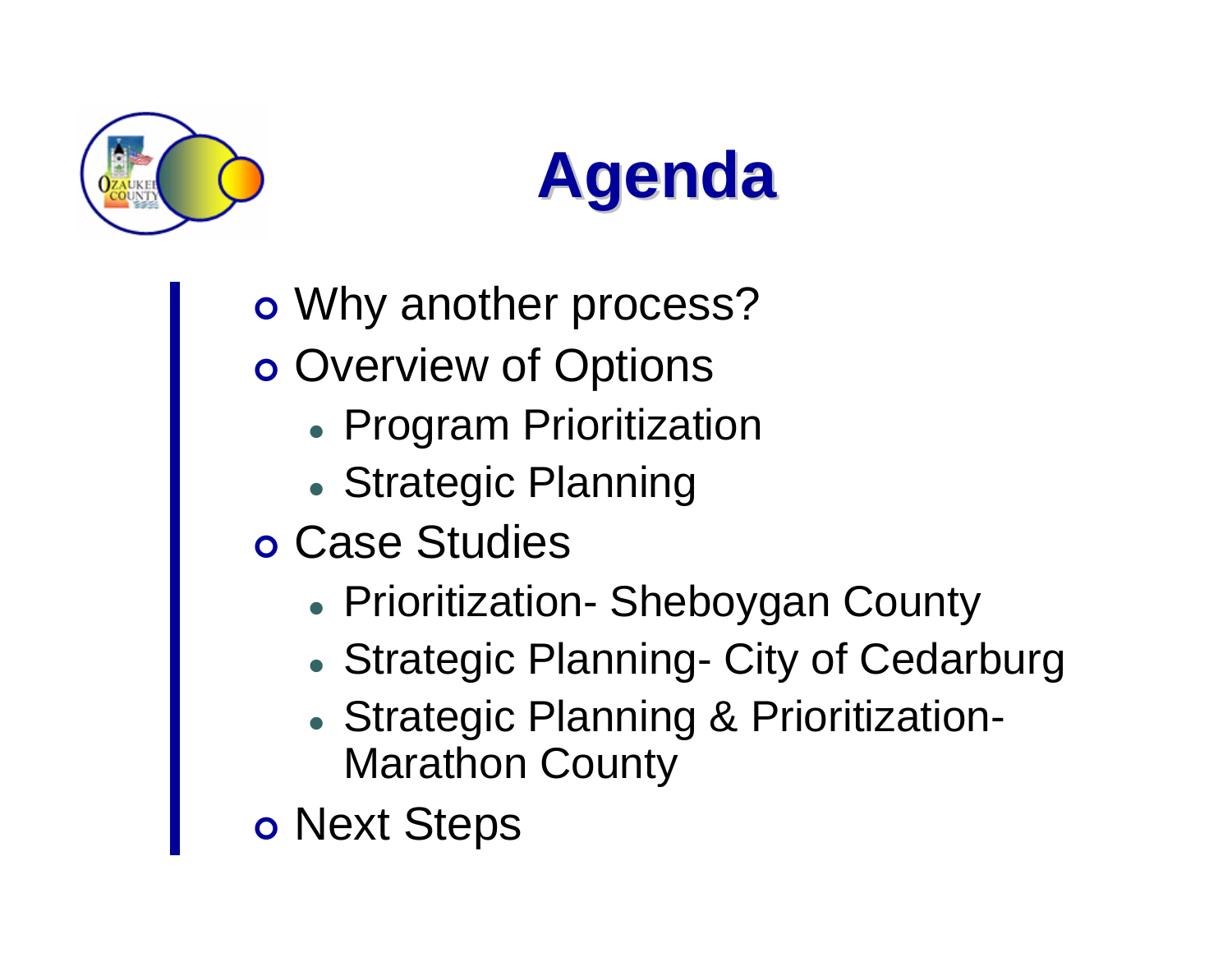

- o You get what you ask for!
- | Continuation of County Board Committee Reorganization Study
	- Move from administrative committees to policy setting committees
	- Address policy issues
		- LASATA
		- Old Jail Building
		- •**Fairgrounds**
		- •Health Insurance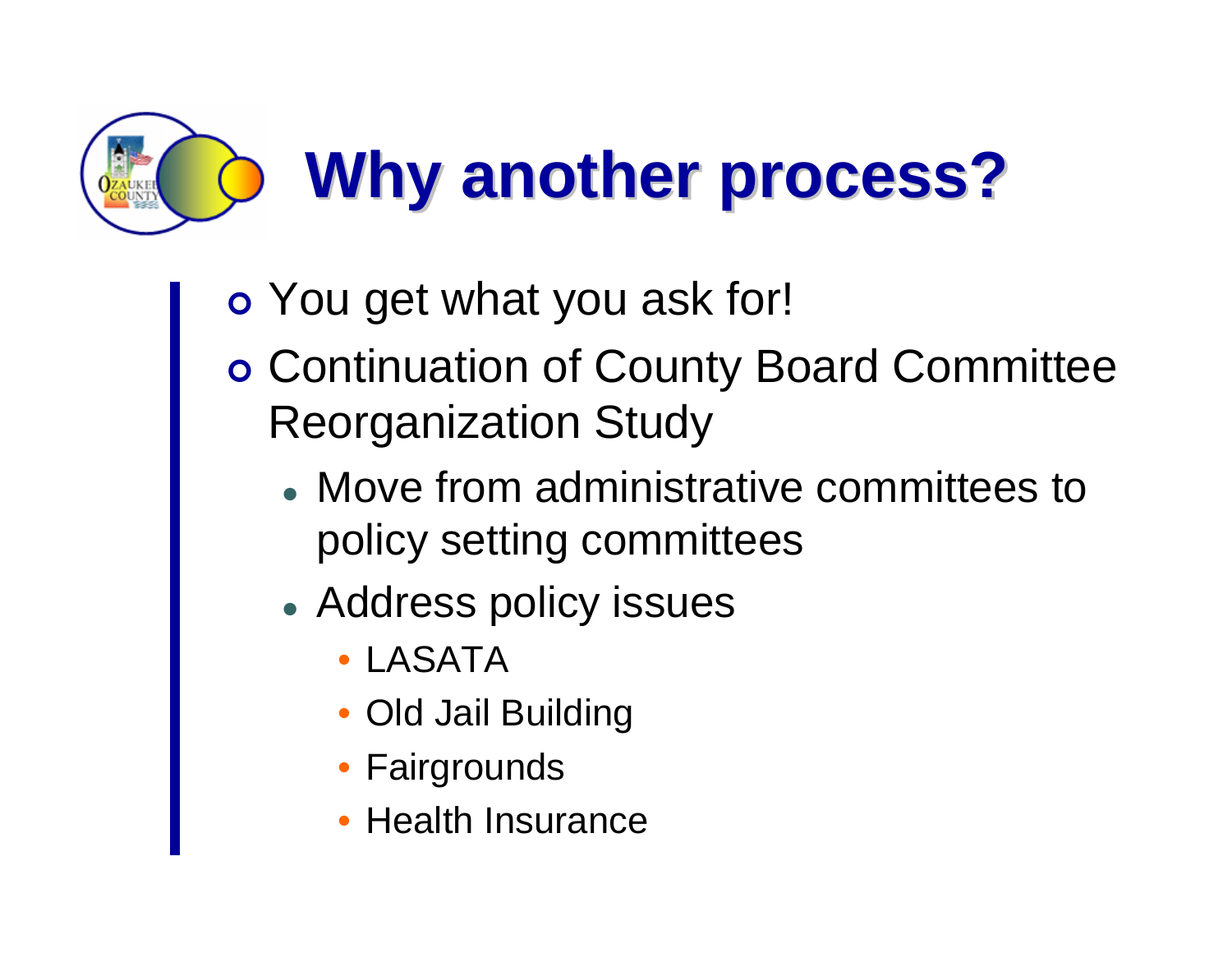



**Policy Setting: County Board Setting Direction**

#### **Administrative: Staff Moving the Boat Forward**

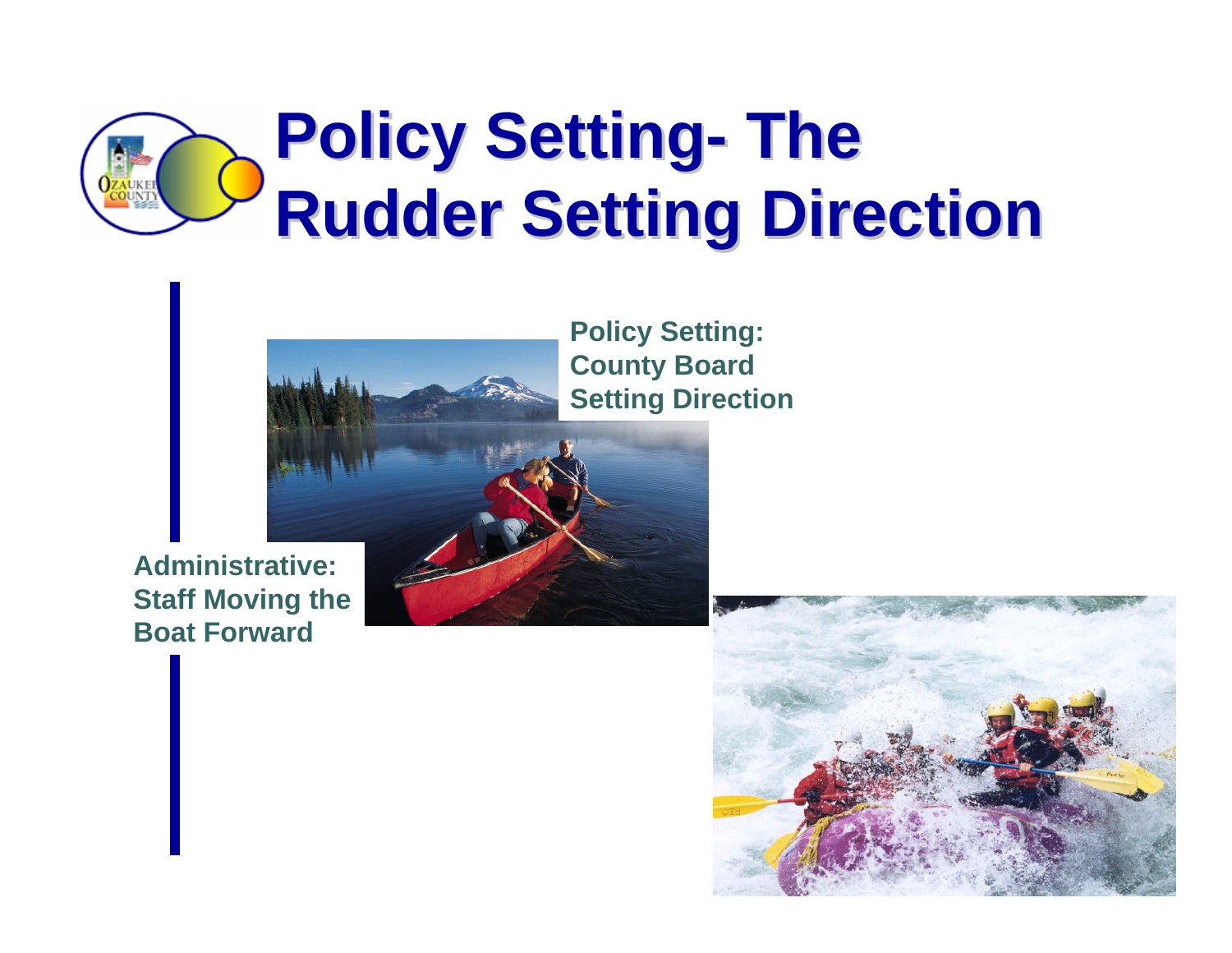

#### **As a policy maker, what** timeframe do you use to **address policy issues? address policy issues?**

- o Address issues once a year during the budget process
- o Address them in a 2-year time frame (until the next election)
- o Address them with vision for the future (10 years+)

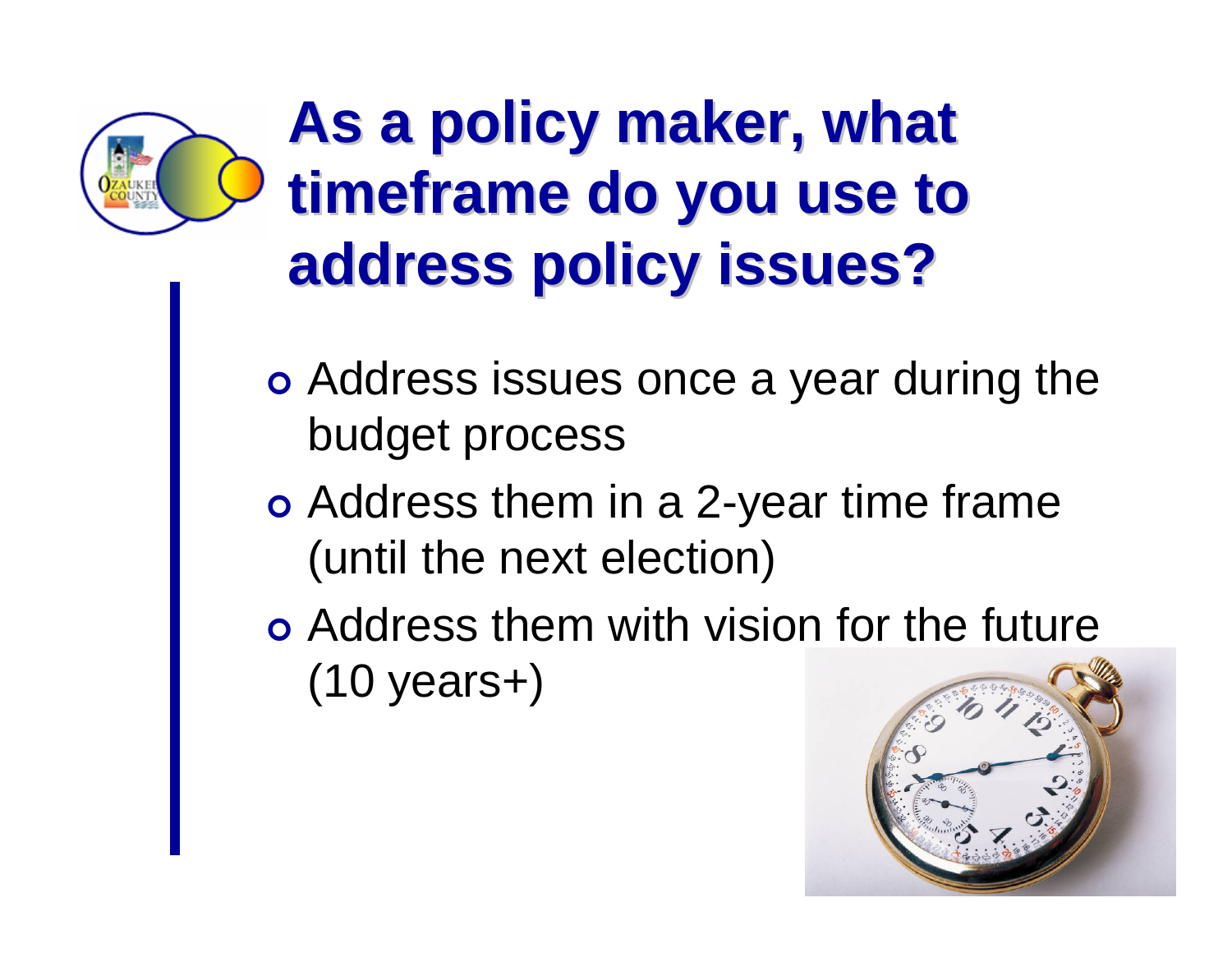## **How will you address policy issues? policy issues?**



o What is in the driver's seat?

- Will the budget drive the policy or will the policy drive the budget?
- o What process will you use?
	- $\bullet$  Program prioritization
	- Strategic planning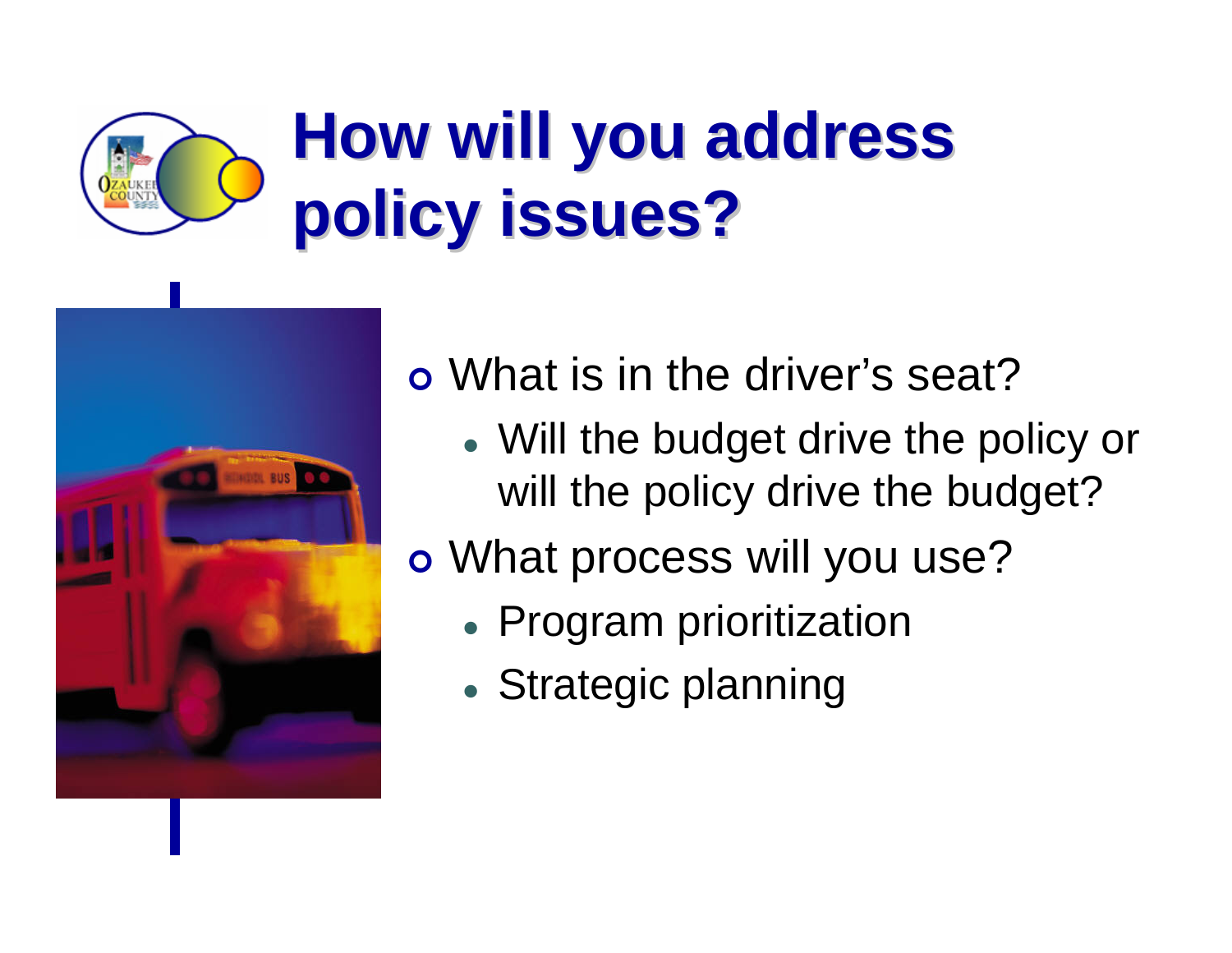



o Process Used by Counties to Rank County Programs

- Development of Measuring Tool Creating a Level Playing Field
- o Utilizing Scoring to Identify Core County Programs
- o Intended to Provide Budgetary and Policy Decision Making Instrument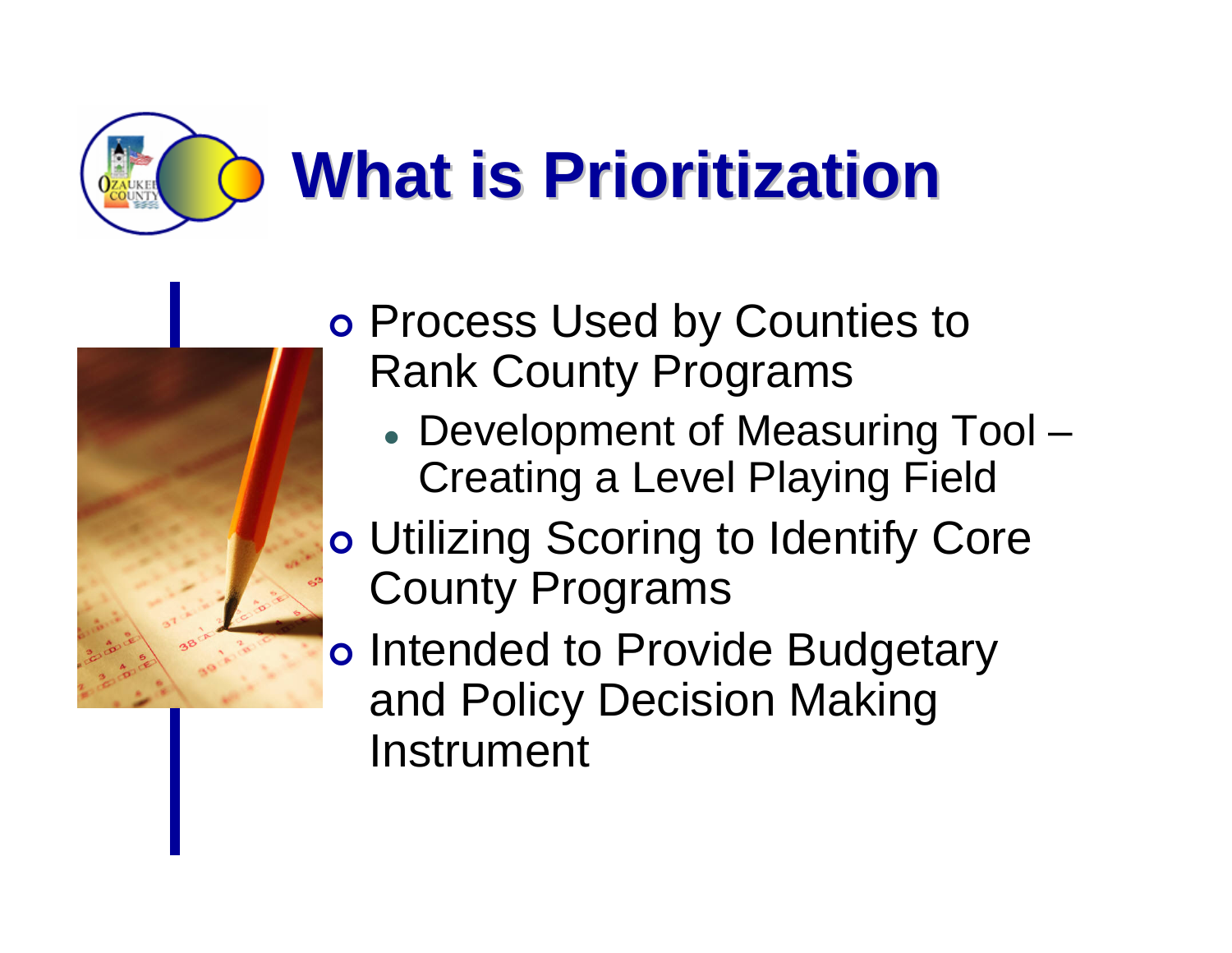

#### **Prioritization Considerations Considerations**

- o Labor Intensive Process
	- Defining Programs
	- •Implementation
- o Can Link Directly to Budget
- o Effective for Assessment of Non-Mandated Programs
- o Only Examines Current County Programs
- o No Assessment of Ongoing **Effectiveness**

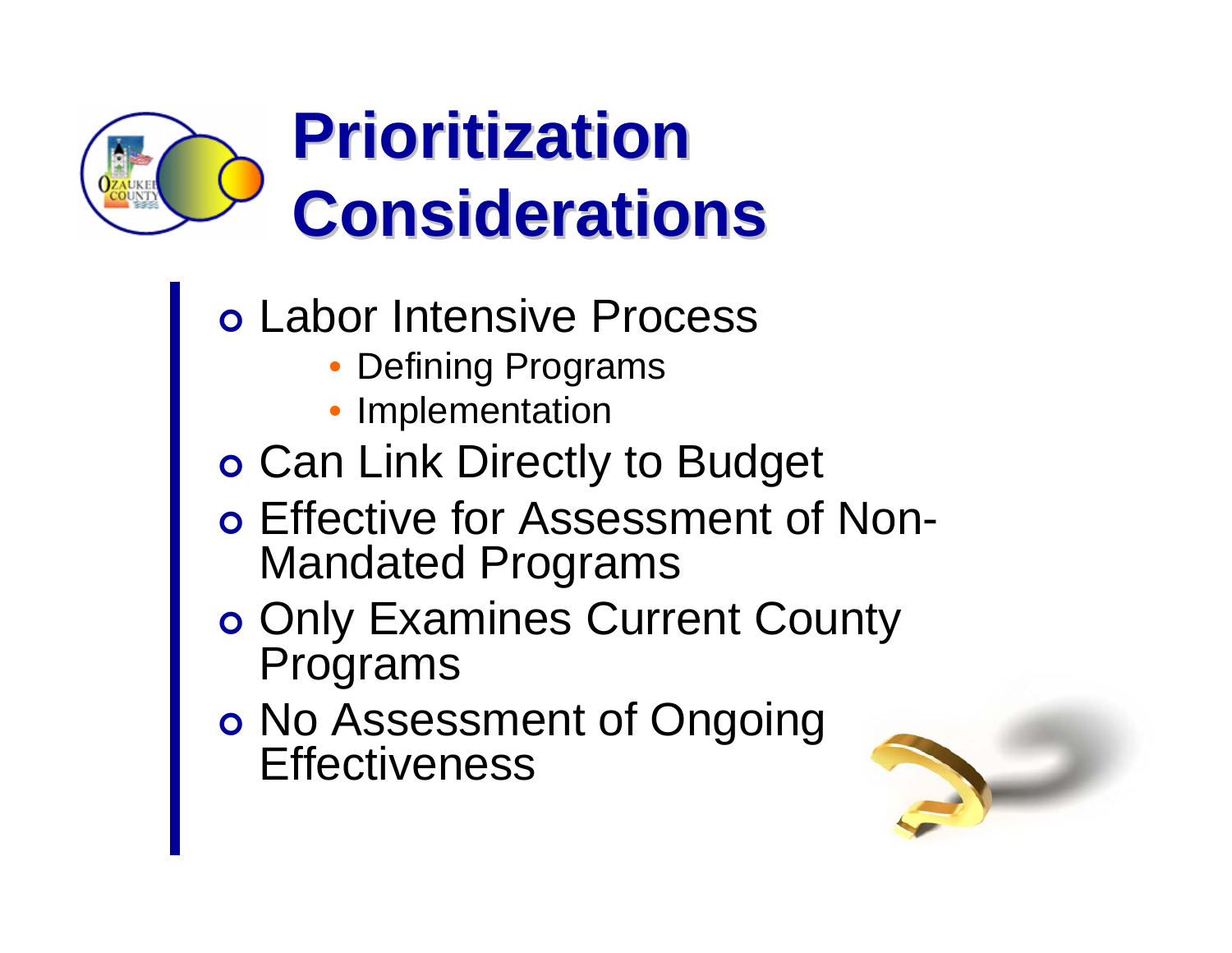## **What is Strategic Planning? Planning?**

- o Disciplined Means of Developing, Analyzing & Measuring County Strategies Over the Long Term
- o Means to Maximize and Focus Limited Resources
	- What is the best course of action considering….
		- Available resources
		- •**Mandates**
		- Environment

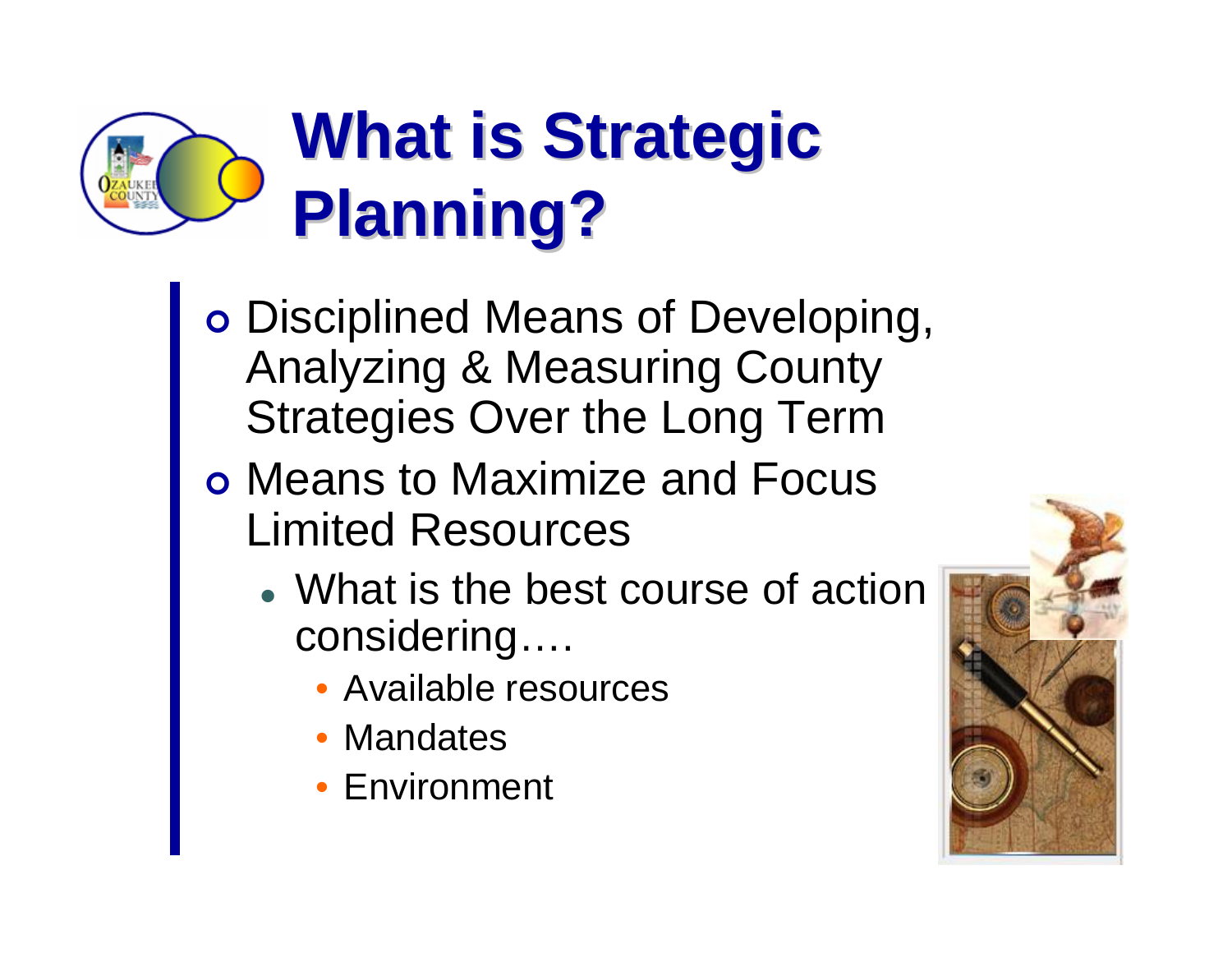## **What is Strategic Planning? Planning?**

o Examination of County's

- Mission Reason for Existence
- Vision Blueprint for Future
- Goals to Implement Vision
	- Where are we today
	- Where do we want to be
	- What gaps do we need to fill to get there
- Identification of Steps to Close Gaps
- Plans to Implement Steps
- Evaluation of Plans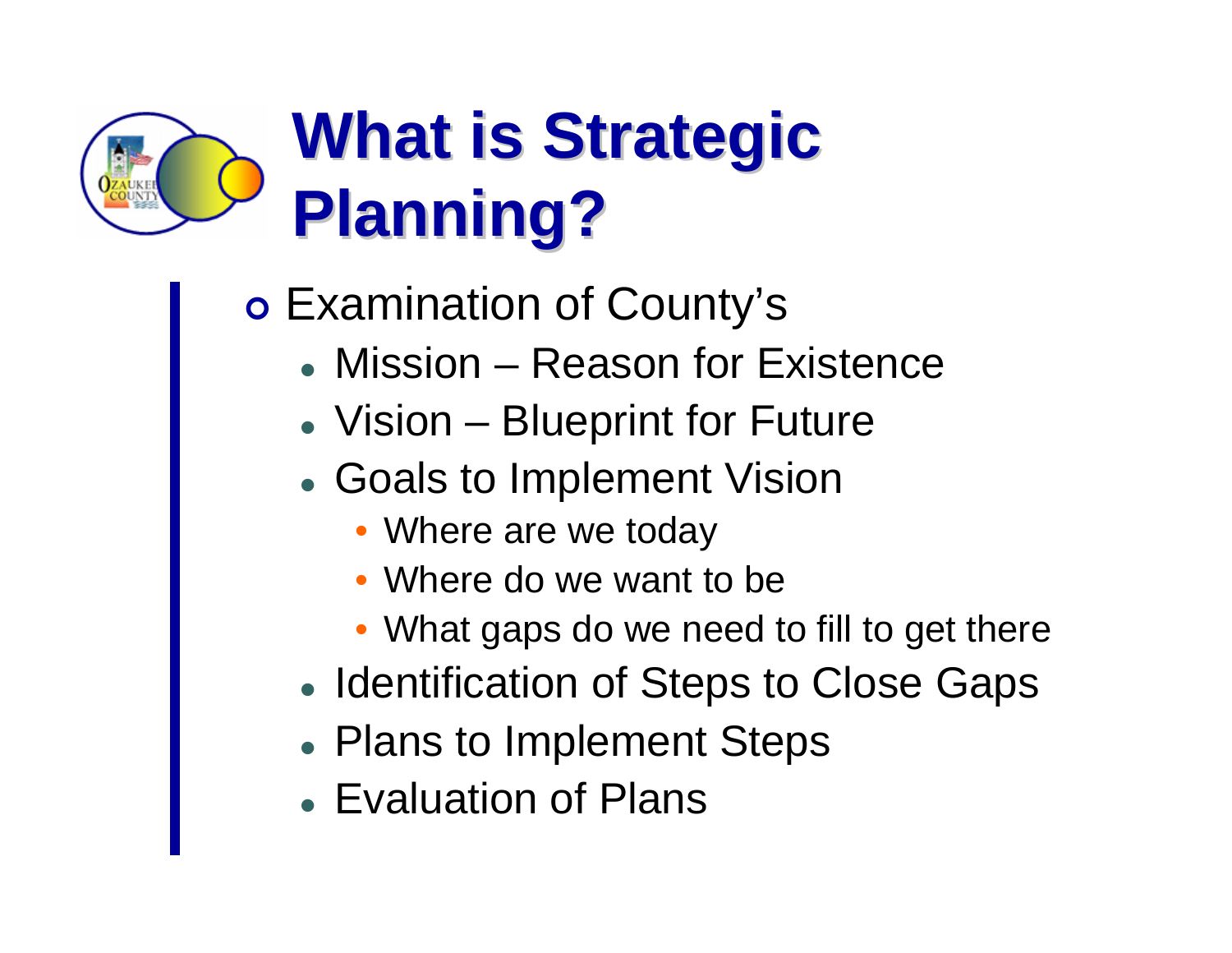

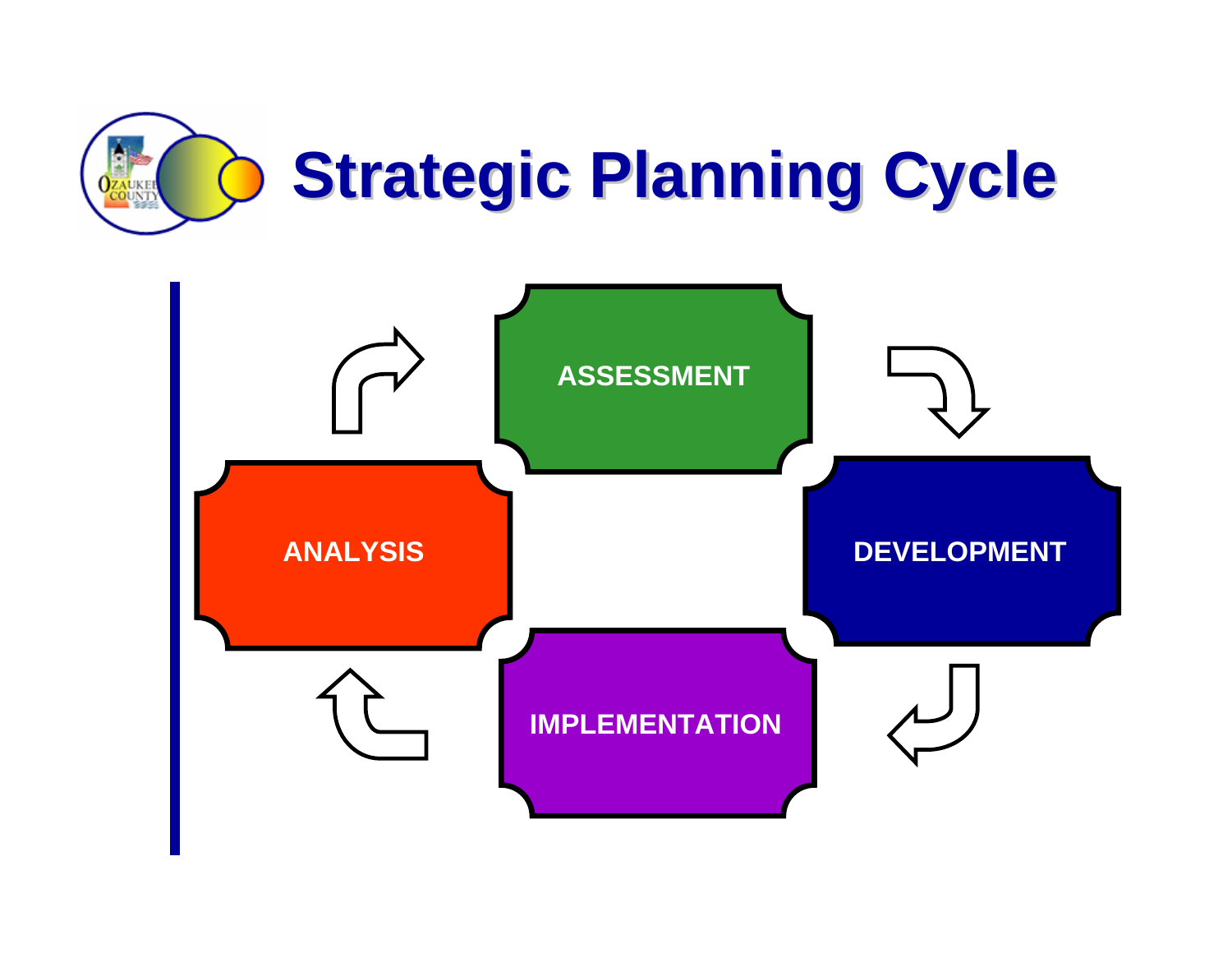

- o Labor Intensive Process
- o Requires Full Political Support to Ensure Effectiveness
- o Annual Evaluation is Required
- o Can Guide Budget Priorities and Policy Decision Making
- **o** Will Establish Priorities
- o Can Measure Ongoing **Effectiveness**

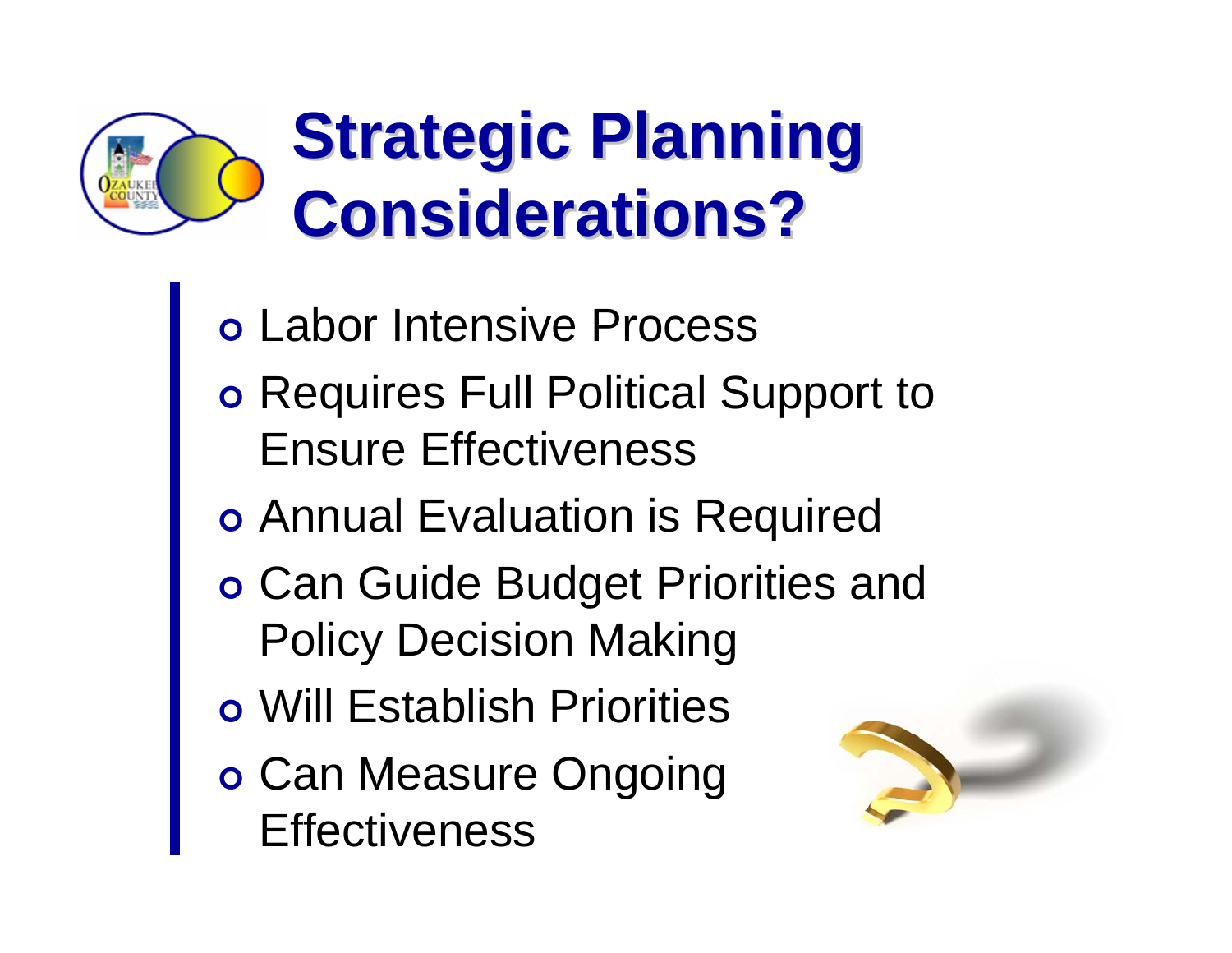

o Sheboygan County Prioritization • Board Chairman William Goehring • Administrative Coordinator Adam Payne o City of Cedarburg Strategic Planning • Former Mayor James Coutts o Marathon County Strategic Planning & Prioritization

•Deputy Administrator Brad Karger